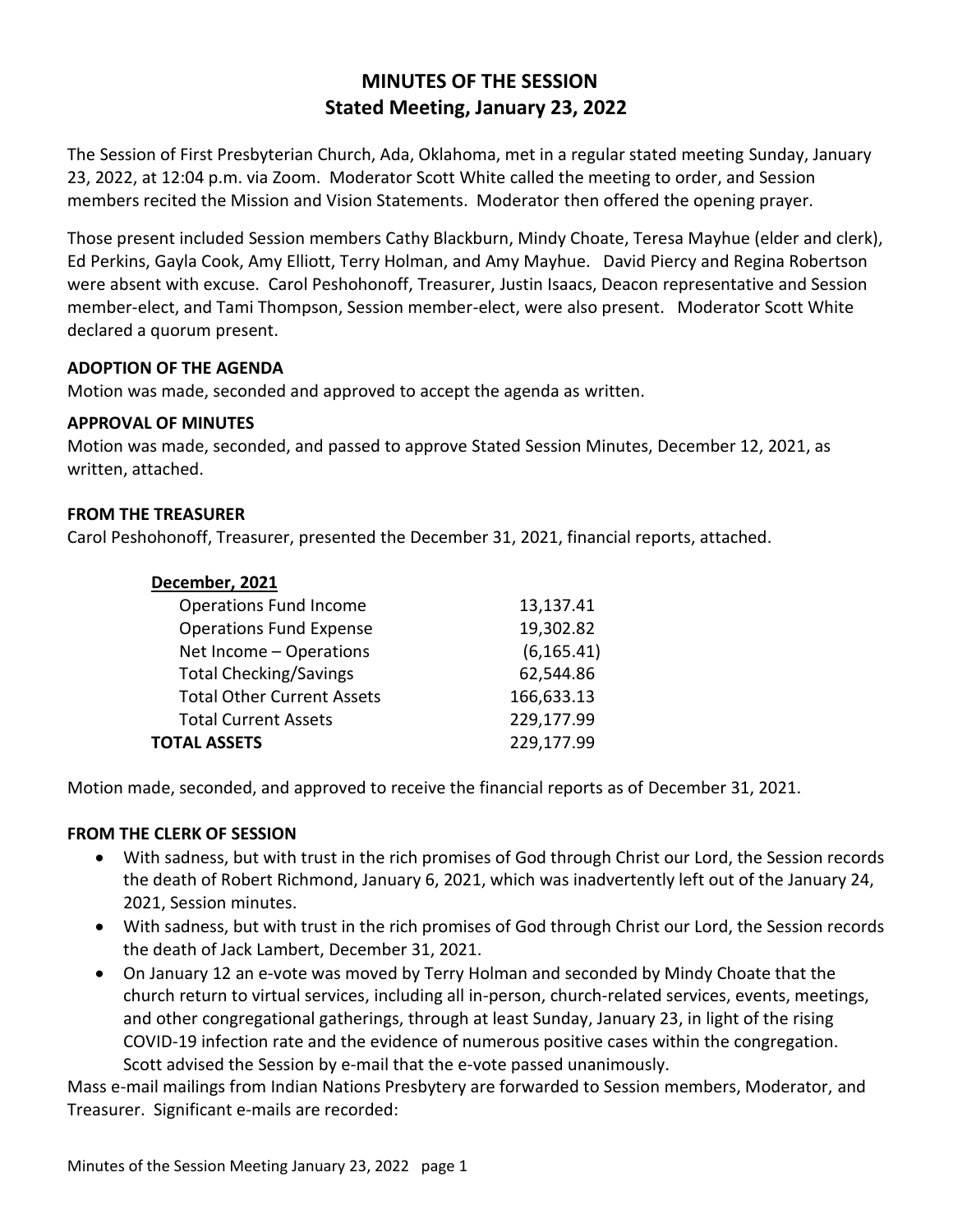- 12/13/21 E-mail received from Tracy Evans, Stated Clerk, INP Regarding legal and risk management 2021 from the General Assembly – Scott and Teresa reviewing to determine action.
- 12/16/21 E-mail received from Sue McHugh, Administrative Assistant, INP Advising the annual reports have been mailed and requesting necrology report and annual pastor compensation forms be returned as soon as possible after the first of the year. The remaining reports are due February 4, 2022, to the INP office. Necrology report was e-mailed on January 12, 2022. Deadline for statistical report due to the General Assembly by February 11, 2022.
- 12/22/21 E-mail received from Sue McHugh, Administrative Assistant, INP IRS Standard Mileage Rates for 2022.
- 1/6/22 E-mail received from Charlie Smith, Interim Presbytery Pastor, INP Update concerning current surge of the Omicron variant and renewed emphasis on church guidelines.
- $\bullet$  1/11/22 Email from Kevin Keaton, Church Consultant Start of the year checklist and Fidelity webinar.
- 1/12/22 E-mail from Bobbie Heimbach, Presbyterian Women Student Grant Coordinator Packet for students interested in applying for student grant for college.
- 1/20/22 2<sup>nd</sup> e-mail from Charlie Smith, Interim Presbytery Pastor, INP Update concerning current Omicron surge in Oklahoma and reporting actions taken by churches across Oklahoma.

# **EXAMINATION OF SESSION MEMBERS-ELECT: JUSTIN ISAACS, TAMI THOMPSON, MINDY CHOATE, AND AMY ELLIOTT**

 After examination of Session members-elect, motion made, seconded, and passed to approve ordination of Justin Isaacs as ruling elder in the Presbyterian Church USA and approve installations of Justin Isaacs, Tami Thompson, Mindy Choate, and Amy Elliott at an upcoming worship service in the near future.

## **THE MINISTRIES, BY COMMITTEE**

- 1. From the COVID-19 Task Force by Terry Holman
	- Addressed the current surge of Omicron variant. He thanked the Worship Committee, Scott, and everyone who has taken part in recording services while we are back in virtual services.
- 2. From Christian Education Committee by Teresa Mayhue
	- No meeting this month.
	- Annual report attached.
- 3. From Congregational Life and Membership Committee by Amy Mayhue.
	- Meeting January 18, 2022, via zoom, report attached.
	- Annual report included in Session packet.
- 4. From Deacons by Justin Isaacs
	- Minutes from January 4, 2022, Deacons' meeting attached.
	- Same people will remain on as Deacons for this year's term.
- 5. From Finance Committee by Amy Elliott
	- Verbal report submitted.
	- Stewardship campaign has been pushed to February 2022 from November 2021.
	- Proposed 2022 budget has not been approved by Session. Amy will email proposed 2022 budget to Session members on Monday, January 24. Session called a meeting with the one item of business being to approve the 2022 budget by zoom on Thursday, January 27 at 6:30 p.m.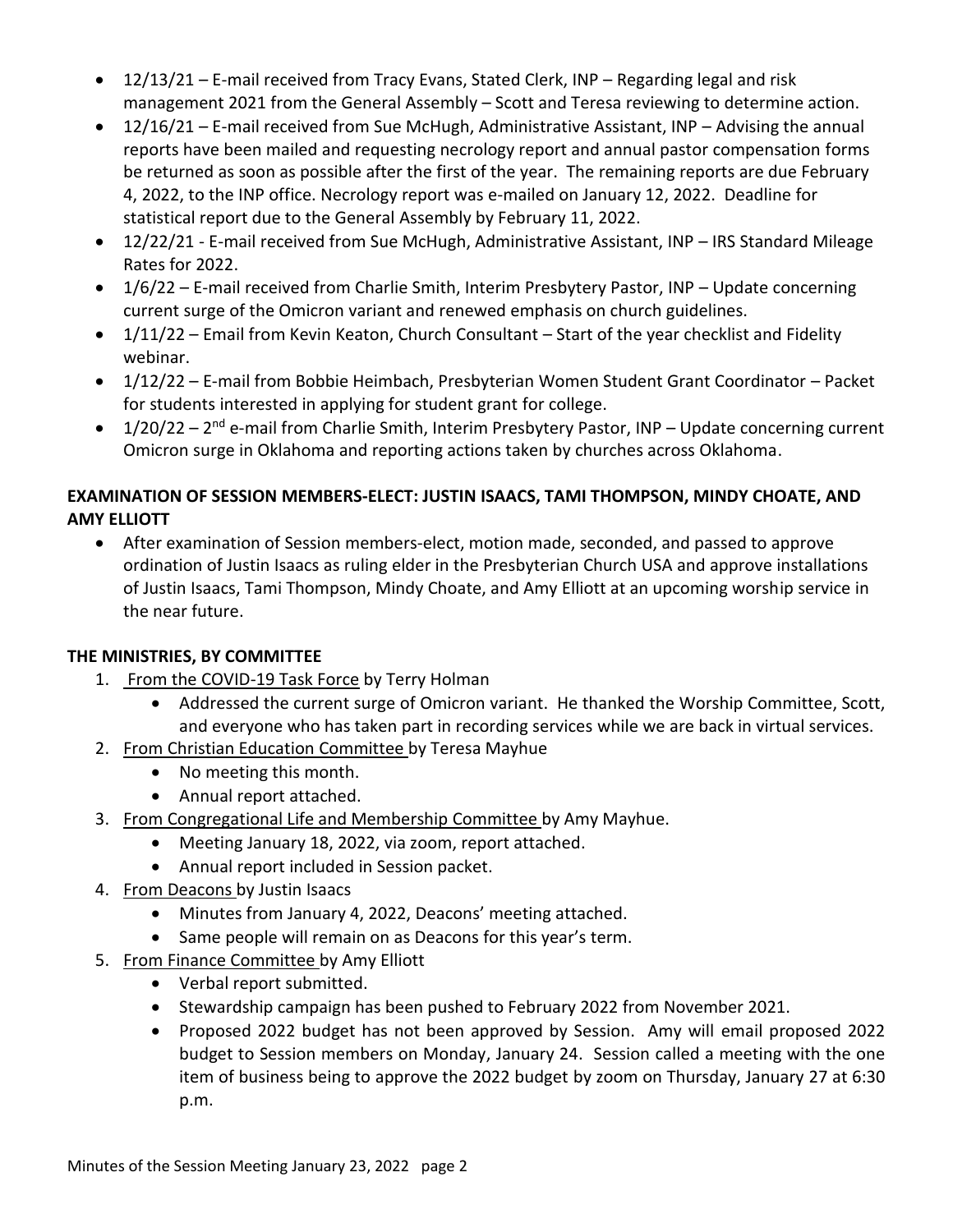- First Presbyterian Church Foundation of Ada, Oklahoma Foundation Trustee Jack Lambert, who passed away on December 31, 2021, needs to be replaced. This person will be elected by church membership. Foundation Trustee Doug Haney resigned in March 2021 and will need to be replaced by an appointment by the Finance Committee.
- 6. Media Relations
	- No Report at this time.
- 7. From Mission and Evangelism Committee by Gayla Cook
	- Verbal report submitted.
	- Continuing with Compassionate Outreach and Meals on Wheels.
	- Annual report included in Session packet.
- 8. From Nominating Committee by Amy Mayhue
	- Verbal report submitted.
	- Still asking and pleading for two people to fill the two session vacancies
	- Feel sure Nominating Committee will continue as is for this year.
- 9. From Personnel and Administration Committee by Mindy Choate.
	- Verbal report submitted.
- 10. From Property Committee by Terry Holman.
	- Verbal report submitted.
	- Annual report included in Session packet.
	- New carpet in Westminster Center is finished.
	- New vacuum is needed for Westminster
	- New stove is still in transit. Possibly be here in early February.
- 11. From Steering Committee
	- No meeting
- 12. From Worship Committee by Cathy Blackburn.
	- No meeting.
	- Verbal report submitted.
	- Annual report included in session packet.

#### **CONTINUING BUSINESS**

- Current status of no in-person events two-week closure ends today. After discussion, motion made, seconded, and approved (seven yes votes and one no vote) to remain closed through January 30 and reopen February 6 with live streaming and stricter recommendations for safe in-person events.
- Scouting Unit 4–Kurt Jackson, Charter Organization Representative report attached.
	- --Troop Banquet on February 22 at Westminster Fellowship Center
	- --Invitation from James Jackson, District Executive, Arbuckle Area Council, to Harry Miller District Committee Open House on March 3, invitation attached.
	- --Due to COVID concerns and busy day at church, Congregational Life Committee would like to postpone Scout Sunday to early March so they will have time to prepare a reception. Scott will communicate to Scouts.

#### **NEW BUSINESS**

 Adjustments to draft *Annual Report 2021*, attached – Christian Education, Personnel and Administration, Nominating Committee, End-of-Year 2021 financial reports, and approved 2022 budget will be included in final *Annual Report 2021*.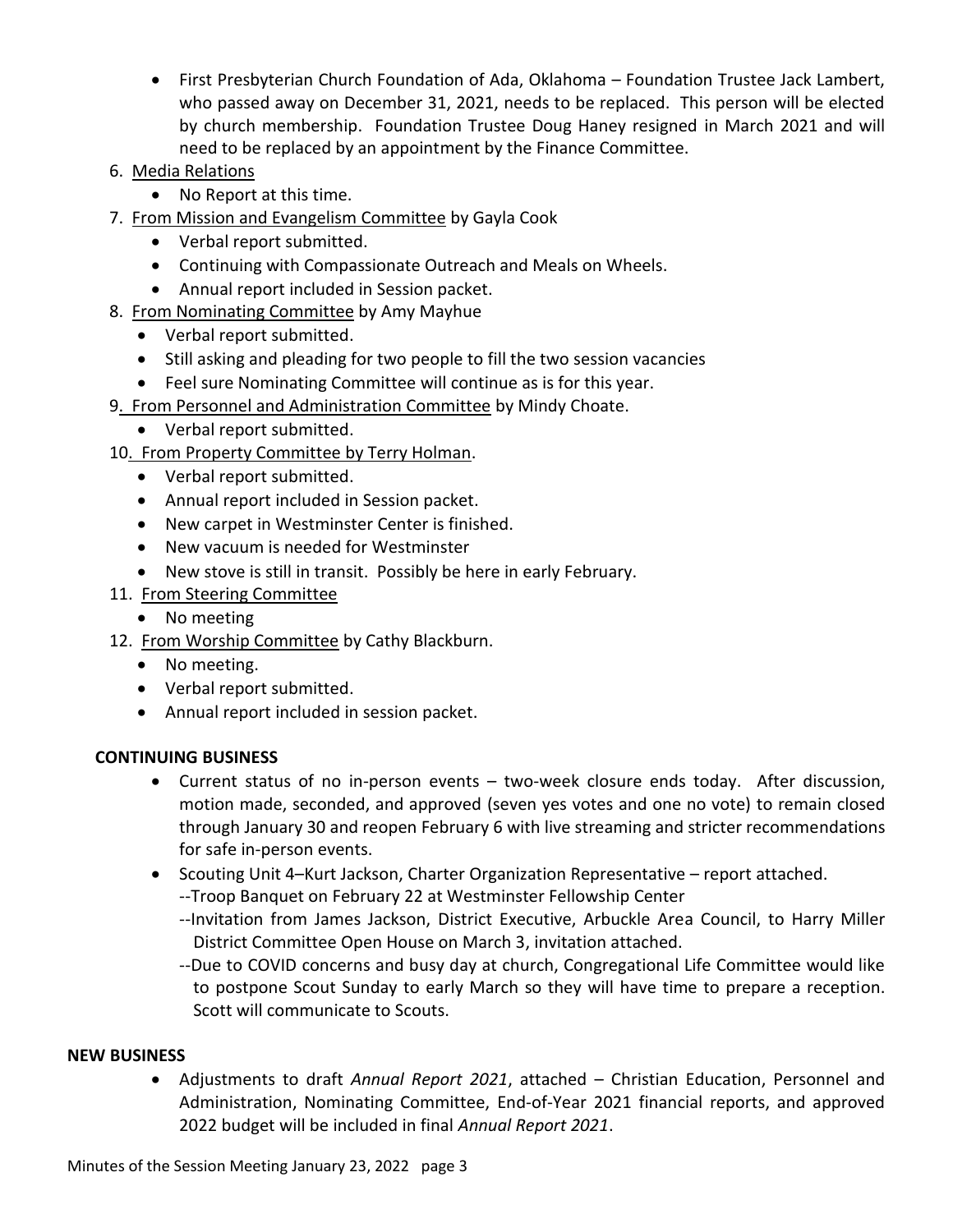- Motion made, seconded, and approved unanimously to call an annual congregational meeting to follow the worship service on Sunday, February 6.
- E-mail announcements concerning *Annual Report 2021* will be sent tomorrow. The report itself with the agenda for the congregational meeting set for February 6 will be sent out on Monday, January 31.
- Clerk presented the 2021 General Assembly church statistical report for FPC, attached. Motion made, seconded, and approved unanimously to accept as presented. Clerk will submit to General Assembly next week.
- Motion made, seconded, and passed unanimously to approve the wedding building usage form for Emma Hardage and Clayton Baker on May 14, 2022, at 3:00 p.m. Regina Robertson will serve as the wedding coordinator.

## **UPCOMING KEY DATES:** (January and February calendars, attached.)

- 1. Elder of the Month for February: Teresa Mayhue
- 2. Scott on study leave February 7-13.
- 3. Next Session Meeting: February 27, 2022, 12:00 noon, Westminster Center -Teresa will order lunch.

### **ON THE ANNUAL PLANNING CALENDAR**

Reviewed for January and February.

**January**

Third new session member orientation meeting

Notes provided for the *Annual Report 2021*

Stated Session meeting usually on the 3<sup>rd</sup> Sunday

Last Session meeting with elders completing terms on the session

Examination of Session members-elect

Finance Committee presents next-year budget for session approval (if not done in December)

Nominating Committee provides report to session of adjustments to the Nominating Committee membership (for action by congregation in Annual Congregation Meeting), and members willing to be commissioned as Deacon

Approve Annual Statistical Report for General Assembly

Session action on pastor's terms of call (any changes must be an item in congregational meeting)

## **February**

First Sunday: Ordinations and Installations of Elders, Commissionings or Ordinations and

Installations of Deacons

First Sunday: Annual Congregational Meeting

Receive Annual Report, with discussion

Election of Nominating Committee

Action on any changes to pastor's terms of call

Other business as appropriate

Submit annual pastor compensation form to presbytery

First session meeting with new class of session members

Adopt session configuration

## **Committees**

Chairpersons

Minutes of the Session Meeting January 23, 2022 page 4